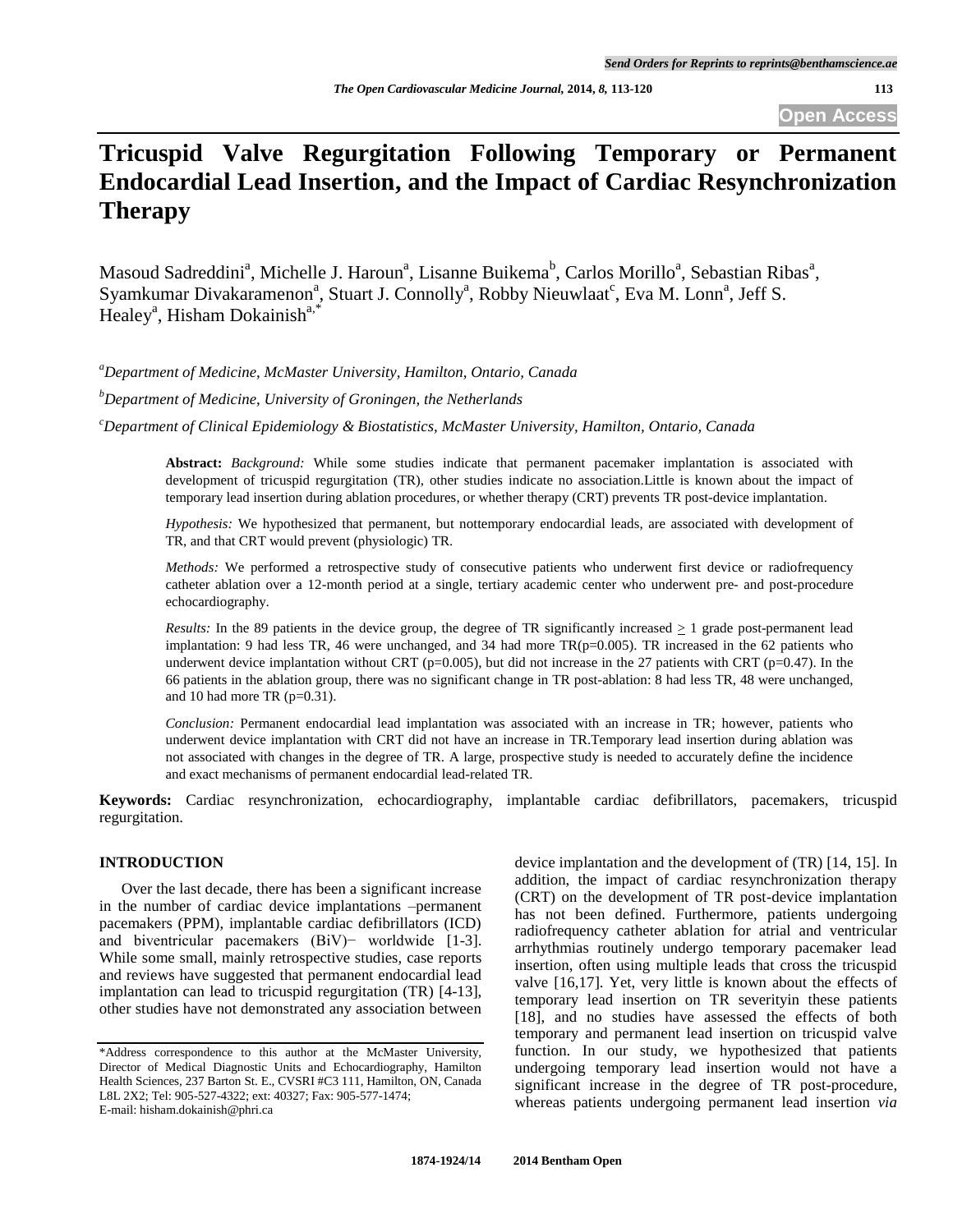device implantation would have a significant increase in the severity of TR. In addition, we hypothesized that CRT would prevent the development of (physiologic) TR in patients undergoing permanent device implantation.

#### **METHODS**

#### **Patient Population**

 We performed a retrospective study of consecutive patients who underwent first device implantation (PPM, ICD, BiV), or catheter ablation, between August 2011 and August 2012 at a single, tertiary,academic medical center. Patients were included if a two-dimensional (2D) transthoracic echocardiogram was performed pre-procedure and within 12 months following device implantation or catheter ablation. We excluded patients under the age of 18, patients who had prior ablation or device implantation, and patients with congenital heart disease, as many of the latter patients have other structural cardiac reasons for TR. The study was approved by our institutional Research Ethics Board.

## **Data Collection**

 The medical records of all patients undergoing catheter ablation or device implantation during the study period were reviewed for the study inclusion and exclusion criteria. Clinical variables analyzed included age, sex, hypertension, diabetes, smoking status, dyslipidemia, significant coronary artery disease (>/=50% stenosis of any major epicardial coronary at angiography or a positive functional study demonstrating ischemia), clinical heart failure, chronic kidney disease (estimated GFR <60 ml/min), and baseline medication use. Echocardiographic variables included the degree of TR, RV size and function, right atrial size, pulmonary artery systolic pressure (PASP), left ventricular ejection fraction, left atrial size, aortic valve stenosis or regurgitation and mitral valve stenosis or regurgitation [19, 20]. The degree of TR was based on the following ordinal scale: none/trivial, mild, moderate and severe [20]. A change in TR was defined as a change of at least one grade (for example, from moderate to severe or moderate to mild). RV size and function, LA size and RA size were also assessed using an ordinal scale; normal, mild, moderate and severe.

#### **Statistical Analysis**

 Baseline patient characteristics were compared between the device and ablation group using the Student's t test for continuous variables, and the Fisher's exact test for categorical variables. The difference between ordinal echocardiographic variables (ie. pre- and post procedure TR) was tested using the McNemar-Bowker test.

#### **RESULTS**

 A total of 1041 patients underwent first device implantation or catheter ablation between August 2011 and August 2012. Of these, 527 patients underwent device implantation, and 524 patients underwent radiofrequency catheter ablation. In total, 155 patients met study inclusion criteria, and were therefore analyzed. Of the 89/155 (57%) patients who underwent permanent device implantation, 37 patients received an ICD, 25 patients received a BiV-ICD, 26 patients received a PPM and one patient received a BiValone. The remaining 66/155 (43%) patients underwent radiofrequency catheter ablation for arrhythmia; 28 patients underwent atrial fibrillation ablation, 21 patients underwent atrioventricular re-entry ablation, 15 patients underwent atrial flutter ablation, and 2 patients underwent ventricular tachycardia ablation.

 The patient characteristics of the device and ablation groups are shown in (Table **1**). As expected, patients undergoing device implantation had more cardiovascular risk factors, coronary artery disease, and congestive heart failure, compared to the ablation group (Table **1**).The mean time to follow up echocardiographic study was 5.6 months



**Fig. (1). Tricuspid Valve Regurgitation Pre- and Post-Permanent Device Implantation.** There was a significant increase in the degree of tricuspid regurgitation from pre- to post-device (permanent pacemaker, implantable cardiac defibrillator or biventricular pacemaker] insertion (p=0.005).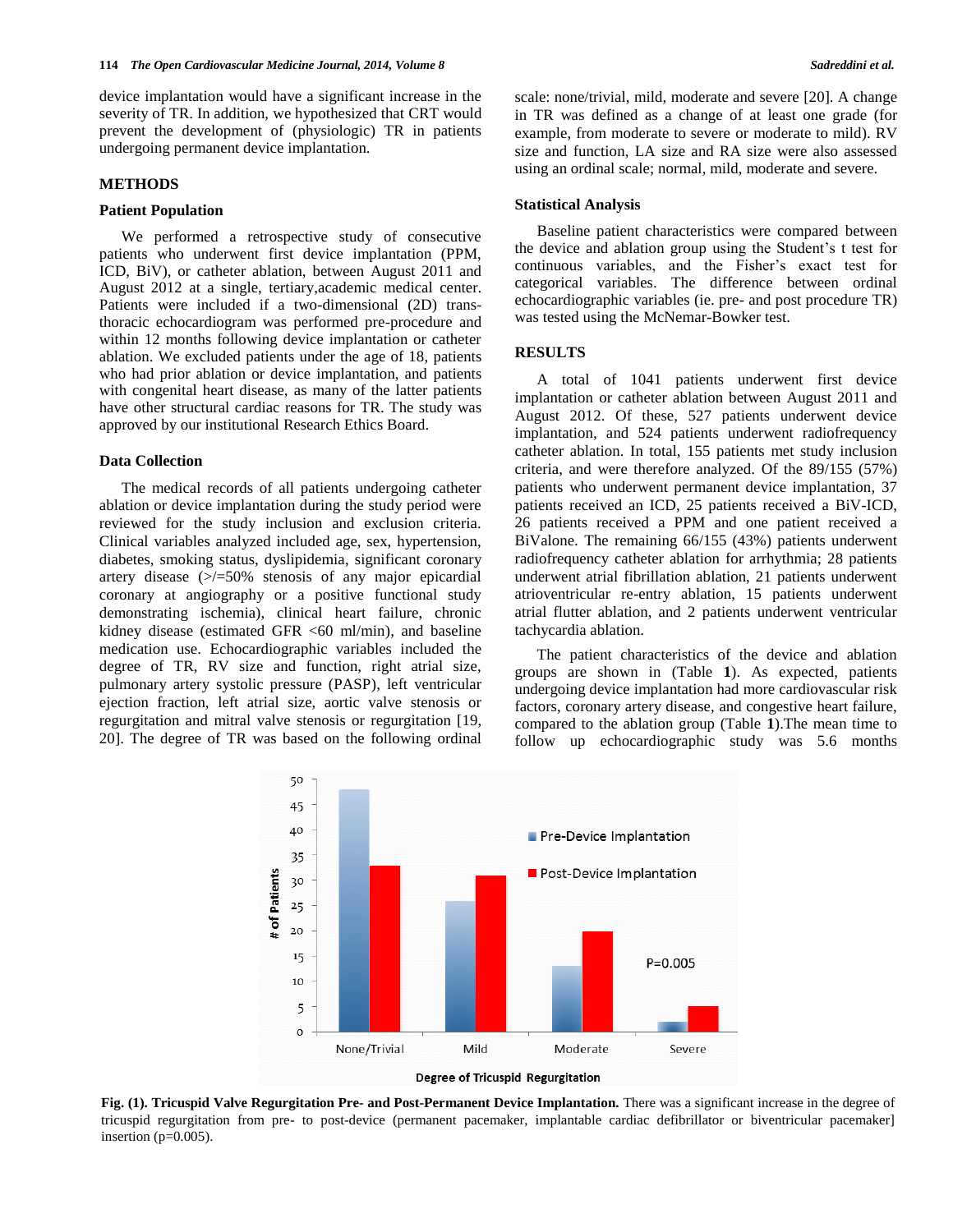| <b>Patient Characteristics</b>                         | Device group $N=89$ (%) | Ablation group $N=66$ (%) | P-value |
|--------------------------------------------------------|-------------------------|---------------------------|---------|
| Mean Age, years (SD)                                   | 69.6(13.1)              | 58.1 (16.5)               | < 0.001 |
| Female                                                 | 58 (65.2)               | 35(53.0)                  | 0.273   |
| Diabetes Mellitus                                      | 17(19.1)                | 12(18.2)                  | 0.888   |
| Hypertension                                           | 64(71.6)                | 24(36.4)                  | < 0.001 |
| Any Smoking History                                    | 45(50.1)                | 15(22.7)                  | < 0.001 |
| Dyslipidemia                                           | 62(69.7)                | 23(34.3)                  | < 0.001 |
| Coronary Artery Disease                                | 54(60.7)                | 8(12.1)                   | < 0.001 |
| <b>Clinical Heart Failure</b>                          | 42(47.2)                | 1(1.5)                    | < 0.001 |
| *Chronic Kidney Disease                                | 22(23.6)                | 3(4.5)                    | 0.001   |
| <b>Medications</b>                                     |                         |                           |         |
| Aspirin                                                | 41(46.1)                | 20(30.3)                  | 0.047   |
| Oral Anticoagulant                                     | 38 (42.7)               | 36(54.5)                  | 0.144   |
| <b>Beta Blockers</b>                                   | 77(86.5)                | 33(50)                    | < 0.001 |
| <b>Calcium Channel Blockers</b>                        | 10(11.2)                | 28 (42.4)                 | < 0.001 |
| Digoxin                                                | 12(13.5)                | 3(4.5)                    | 0.063   |
| Class III Anti-arrhythmic                              | 12(13.5)                | 16(24.2)                  | 0.085   |
| <b>ACE-inhibitors or Angiotensin Receptor Blockers</b> | 67(75.3)                | 22(33.3)                  | < 0.001 |
| <b>Statins</b>                                         | 59 (66.3)               | 21(31.8)                  | < 0.001 |
| <b>Aldosterone Antagonists</b>                         | 35(39.3)                | 7(10.8)                   | < 0.001 |
| Diuretic                                               | 48 (53.9)               | 5(7.7)                    | < 0.001 |

**Table 1. Baseline characteristics of patients undergoing first device implantation or catheter ablation.**

\*Chronic Kidney Disease defined as glomerular filtration rate < 60 mls/min.

**Table 2. Tricuspid regurgitation (tr) degree before and after device implantation and ablation.**

|                  | Device $(n=89)$  |                 |         | Ablation $(n=66)$ |                 |         |
|------------------|------------------|-----------------|---------|-------------------|-----------------|---------|
| <b>TR Degree</b> | <b>TR Before</b> | <b>TR</b> After | p-value | <b>TR Before</b>  | <b>TR</b> After | p-value |
| None/trivial     | 48 (54%)         | 33 (37%)        |         | 50 (76%)          | 48 (73%)        |         |
| Mild             | 26(29%)          | 31 (35%)        |         | 13 (19%)          | 11(17%)         |         |
| Moderate         | 13 (15%)         | 20(22%)         | 0.005   | $1(2\%)$          | 6(9%)           | 0.30    |
| Severe           | 2(2%)            | 5(6%)           |         | 2(3%)             | $(2\%)$         |         |

 $(SD \pm 3.9)$  in the device group and 4.7  $(SD \pm 3.6)$  months in the ablation group (p=0.39 for comparison).

 In patients undergoing permanent device implantation, the degree of TR increased in 34 patients, decreased in 9 patients, and was unchanged in 46 patients (p=0.005 for comparison) (Table **2**, Fig. **1**).While the 42 patients who underwent device implantation without CRT had a significant increase in TR ( $p=0.005$ ), the 27 patients who underwent device implantation with CRT had no significant increase in TR (p=0.47) (Table **3**). In the device group, there was no significant difference in right ventricular size or systolic function (p=0.68 and p=0.42 respectively), left ventricular ejection fraction (37.9%±3.7vs. 37.5%±4.5, p=0.82) or left sided valve disease observed (Table **4**).

 In patients who underwent radiofrequency catheter ablation alone, there was no significant change in the degree of TR: TR increased in 10 patients, decreased in 8 patients, and was unchanged in 48 patients (p=0.31 for comparison). (Table **2**, Fig. **2**) Of note, following catheter ablation, more than 90% of patients had either trivial or mild tricuspid regurgitation. There was no significant change in RV size or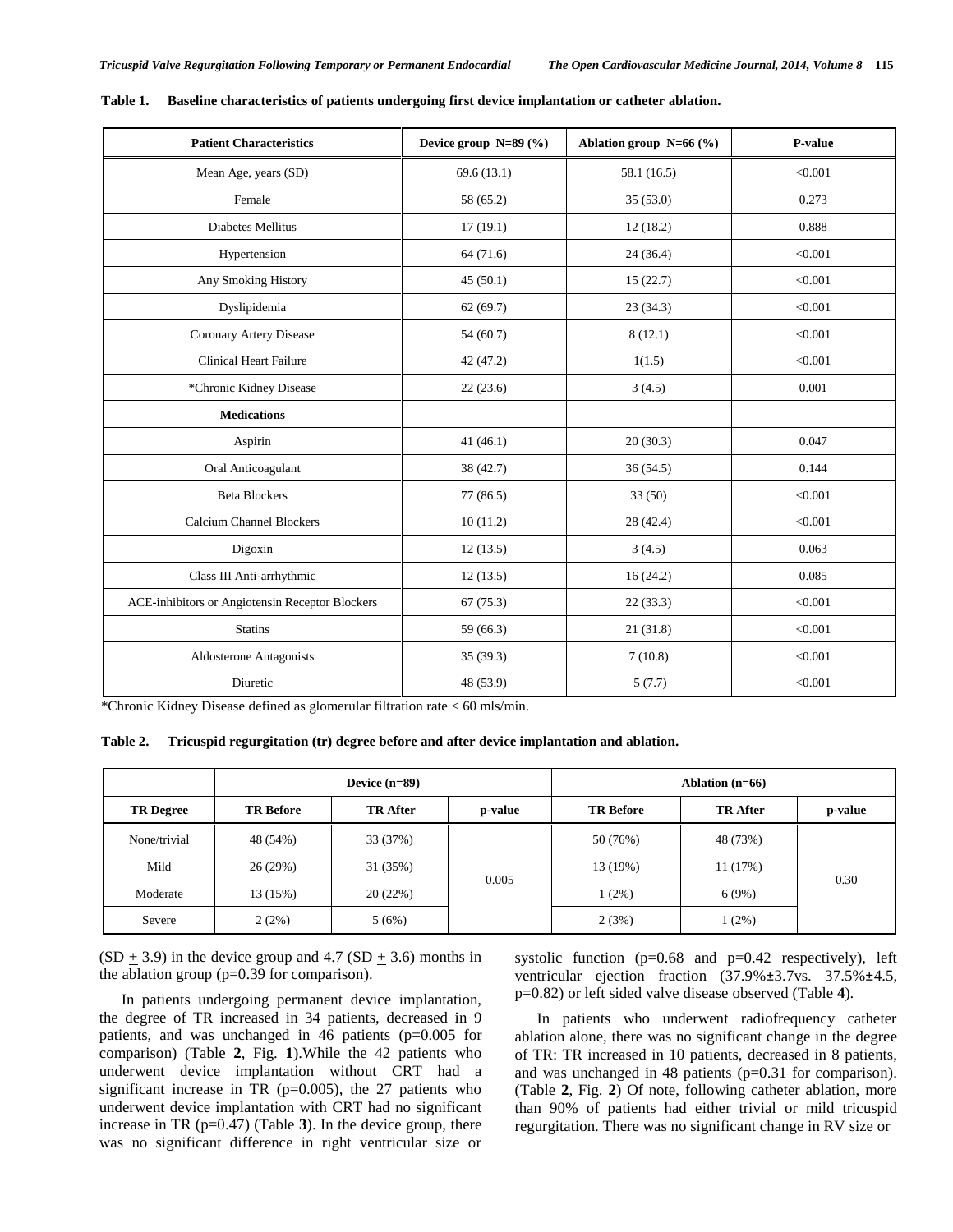|  |  |  | Table 3. TR degree before and after device implantation with or without cardiac resynchronization therapy (crt). |  |
|--|--|--|------------------------------------------------------------------------------------------------------------------|--|
|--|--|--|------------------------------------------------------------------------------------------------------------------|--|

|                     |                  | $CRT(n=27)$     |         |                  | No CRT $(n=62)$ |         |
|---------------------|------------------|-----------------|---------|------------------|-----------------|---------|
| <b>TR Degree</b>    | <b>TR Before</b> | <b>TR</b> After | p-value | <b>TR Before</b> | <b>TR</b> After | p-value |
| <b>None/Trivial</b> | $11(41\%)$       | $11(41\%)$      |         | 37(60%)          | 22 (35%)        |         |
| Mild                | 10(37%)          | 9(33%)          | 0.47    | 17(27%)          | 22(35%)         | 0.005   |
| Moderate            | 6(22%)           | 6(22%)          |         | $7(11\%)$        | 14 (23%)        |         |
| <b>Severe</b>       | $0(0\%)$         | 1(4%)           |         | 2(3%)            | 4(6%)           |         |

## **Table 4. Echocardiographic measurements at baseline and follow up.**

|                 | <b>Device Group</b>           |              |                                   | <b>Ablation Group</b> |                  |         |  |  |  |
|-----------------|-------------------------------|--------------|-----------------------------------|-----------------------|------------------|---------|--|--|--|
| <b>Variable</b> | Pre $(\% )$                   | Post $(\% )$ | P value                           | Pre $(\% )$           | Post $(\% )$     | P value |  |  |  |
|                 | <b>Right Ventricular Size</b> |              |                                   |                       |                  |         |  |  |  |
| Normal          | 79.8                          | 71.9         | 0.68                              | 92.4                  | 97               | 0.38    |  |  |  |
| Mild            | 11.2                          | 12.4         |                                   | 6.1                   | $\mathfrak{Z}$   |         |  |  |  |
| Moderate        | 7.9                           | 10.1         |                                   | 1.5                   | $\boldsymbol{0}$ |         |  |  |  |
| Severe          | $\boldsymbol{0}$              | 2.2          |                                   | $\boldsymbol{0}$      | $\boldsymbol{0}$ |         |  |  |  |
|                 |                               |              | <b>Right Ventricular Function</b> |                       |                  |         |  |  |  |
| Normal          | 66.5                          | 62.9         | 0.42                              | 95.5                  | 97               | 0.63    |  |  |  |
| Mild            | 14.6                          | 12.4         |                                   | 4.5                   | 1.5              |         |  |  |  |
| Moderate        | 12.4                          | 12.4         |                                   | $\boldsymbol{0}$      | 1.5              |         |  |  |  |
| Severe          | 3.4                           | 7.9          |                                   | $\boldsymbol{0}$      | $\boldsymbol{0}$ |         |  |  |  |
|                 |                               |              | <b>Right Atrial Size</b>          |                       |                  |         |  |  |  |
| Normal          | 43.8                          | 33.7         | 0.15                              | 62.1                  | 65.2             | 0.15    |  |  |  |
| Mild            | 14.6                          | 14.6         |                                   | 18.2                  | 9.1              |         |  |  |  |
| Moderate        | 15.7                          | 13.5         |                                   | 6.1                   | 9.1              |         |  |  |  |
| Severe          | 5.6                           | 14.6         |                                   | 6.1                   | 4.5              |         |  |  |  |
|                 |                               |              | <b>Pulmonary Hypertension</b>     |                       |                  |         |  |  |  |
| None            | 49.4                          | 48.3         | 0.32                              | 51.5                  | 56.1             | 0.71    |  |  |  |
| Mild            | 16.9                          | 18           |                                   | 7.6                   | 4.5              |         |  |  |  |
| Moderate        | 14.6                          | 18           |                                   | $\boldsymbol{0}$      | $1.5\,$          |         |  |  |  |
| Severe          | 2.2                           | 14.6         |                                   | $\boldsymbol{0}$      | $\boldsymbol{0}$ |         |  |  |  |
|                 | <b>Left Atrial Size</b>       |              |                                   |                       |                  |         |  |  |  |
| None            | 20.2                          | 13.5         | 0.20                              | 45.5                  | 43.9             | 0.80    |  |  |  |
| Mild            | 27                            | 24.7         |                                   | 19.7                  | 19.7             |         |  |  |  |
| Moderate        | 24.7                          | 29.2         |                                   | 19.7                  | 12.1             |         |  |  |  |
| Severe          | 22.5                          | 29.2         |                                   | 12.1                  | 19.7             |         |  |  |  |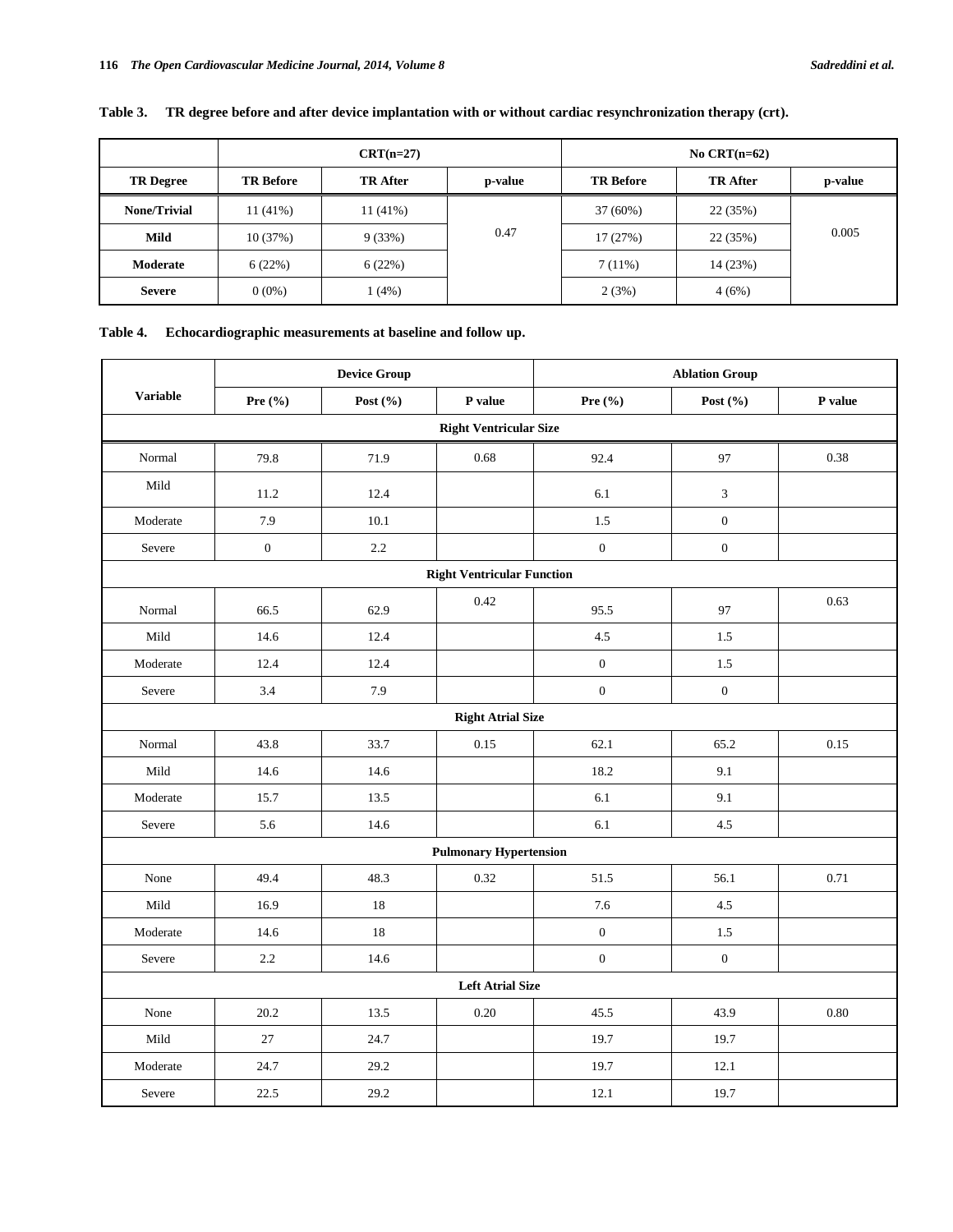|  |  |  |  | <b>Table 4. Contd</b> |  |  |
|--|--|--|--|-----------------------|--|--|
|--|--|--|--|-----------------------|--|--|

|                             |                        | <b>Device Group</b> |                               | <b>Ablation Group</b> |                  |         |  |
|-----------------------------|------------------------|---------------------|-------------------------------|-----------------------|------------------|---------|--|
| <b>Variable</b>             | Pre $(\% )$            | Post $(\% )$        | P value                       | Pre $(\% )$           | Post $(\% )$     | P value |  |
|                             |                        |                     | <b>Right Ventricular Size</b> |                       |                  |         |  |
|                             |                        |                     | <b>Mitral Regurgitation</b>   |                       |                  |         |  |
| None                        | 33.7                   | 31.5                | 0.81                          | 74.2                  | 69.7             | 0.34    |  |
| Mild                        | 34.8                   | 34.8                |                               | 18.2                  | 19.7             |         |  |
| Moderate                    | 24.7                   | 24.7                |                               | 6.1                   | 9.1              |         |  |
| Severe                      | 4.5                    | 7.9                 |                               | 1.5                   | 1.5              |         |  |
|                             | <b>Aortic Stenosis</b> |                     |                               |                       |                  |         |  |
| None                        | 91                     | 89.9                | 1.00                          | 97                    | 98.5             | 1.00    |  |
| Mild                        | 7.9                    | 7.9                 |                               | 1.5                   | $\boldsymbol{0}$ |         |  |
| Moderate                    | $\boldsymbol{0}$       | 1.1                 |                               | 1.5                   | 1.5              |         |  |
| Severe                      | $\boldsymbol{0}$       | $\boldsymbol{0}$    |                               | $\boldsymbol{0}$      | $\boldsymbol{0}$ |         |  |
| <b>Aortic Regurgitation</b> |                        |                     |                               |                       |                  |         |  |
| None                        | 85.4                   | 85.4                | 1.00                          | 92.4                  | 93.9             | 0.50    |  |
| Mild                        | 12.4                   | 12.4                |                               | 7.6                   | 3                |         |  |
| Moderate                    | 1.1                    | 1.1                 |                               | $\boldsymbol{0}$      | 3                |         |  |
| Severe                      | $\mathbf{0}$           | $\mathbf{0}$        |                               | $\overline{0}$        | $\boldsymbol{0}$ |         |  |



## Degree of Tricuspid Regurgitation

**Fig. (2). Tricuspid Valve Regurgitation Pre- and Post-Radiofrequency Catheter Ablation Procedure.** There was no significant change in the degree of tricuspid regurgitation from pre- to post-radiofrequency catheter ablation (p=0.30).

RV function following catheter ablation (p=0.38 and p=0.63 respectively), nor was there a statistically significant change in left ventricular ejection fraction (59.8± 4.5 *vs*. 58.9± 5.3,p= 0.79) observed.

## **DISCUSSION**

 This study is the first to analyze the impact of both temporary and permanent lead insertion on TR degree in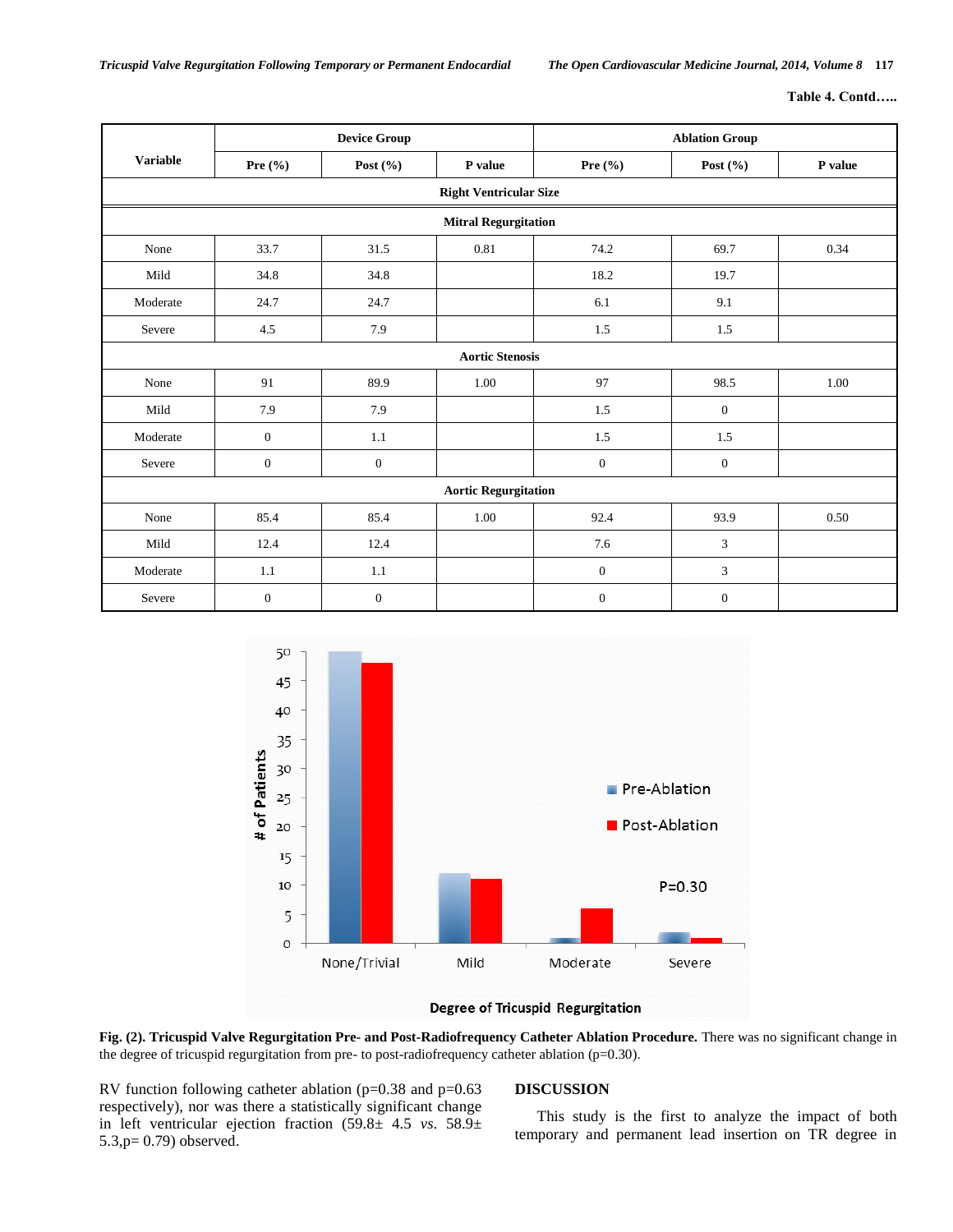patients undergoing permanent device implantation and ablation, respectively. The findings show that patients who underwent temporary lead insertion during ablation procedures did not have a significant increase in the degree of TR, whereas patients who underwent permanent lead insertion *via* device implantation demonstrated a significant increase in TR. Importantly, and a novel finding, patients who underwent permanent device implantation with CRT had no significant change in TR, in contrast to patients who had a permanent device without CRT, who did have a significant increase in TR.

 Previous studies—primarily case reports, small retrospective studies and reviews [6-13] have described an association between permanent endocardial lead implantation and post-procedure TR. Paniagua, *et al.* [4] reported a higher prevalence of moderate and severe TR in patients with 374 PPM leads compared to age and sex matched controls (25% *vs*. 12%, odds ratio 4.75,P<0.001); however, the study did not compare the degree of TR preand post-procedure. Klutstein, *et al.* [6] retrospectively analyzed 545 patients before and after PPM placement and showed an increase in TR severity by two or more grades in 18% of patients. Kim, *et al* [7] retrospectively studied 248 patients undergoing device implantation with pre- and postimplantation echocardiograms, findings that TR increased by at least one grade in  $24.2\%$  patients (p=0.048). A recent retrospective study in 791 patients undergoing tricuspid valve surgery over 21 years at a single center showedthat a transvenous pacemaker implanted preoperatively or  $\leq 30$ days of surgery was an independent predictor of moderate to severe TR [9]. Another study of 125 patients reported an increase in significant TR from  $8.7\%$  to  $31.6\%$  (P<0.001) following device implantation [10]. On the other hand, two small studies demonstrated no significant effect of device implantation on TR severity [14, 15]. Kucukarslan, *et al* found that, in 61 patients referred for PPM or ICD, there was no change in TR severity at 6 months follow-up. [14] In a small prospective study of 35 patients undergoing echocardio-graphy pre- and post-PPM or ICD, there also was no change seen in the degree of TR post-device implantation. [15].

 The findings of our study indicate that permanent endocardial leads are associated with an increase in TR. While there were no differences in RV size and function in patients with permanent devices at follow-up echocardiography, and the study was not designed to adjudicate clinical endpoints such as development of heart failure, the results remain important, as it is known that chronic moderate or severe TR can lead to RV failure and possibly death, although this may take many years to develop [25, 26]. Significantly, patients undergoing device implantation demonstrated that cardiac resynchronization therapy (CRT) was not associated with an increase in post procedure TR. This finding an been seen as analogous to findings that CRT may reduce mitral valve regurgitation as left ventricular resynchronization decreases ventricular remodeling and subsequent atrioventricular valve functional regurgitation,although this has only been demonstrated previously in patients with mitral regurgitation [22, 23]. While mechanical mechanisms of TR post-permanent device implantation such as leaflet perforation, leaflet impingement or mechanical interference of tricuspid leaflet coaptation are important and have been previously described and verified in 41 patients undergoing TV surgery for PPM-associated TR [5], physiologic mechanisms of TR, by dyssynchronous ventricular activation and resultant induction of leaflet malcoaptation that may be reversible with de-activation of pacing and restoration of ventricular synchrony, are also important and have been described [24]. It is possible that the CRT patients in our study had less right ventricular dyssynchrony and less resultant functional (physiologic) TR and therefore did not have an increase in TR post-BIV device, as opposed to the significant increase seen in patients in our study who underwent PPM or ICD implantation without CRT. However, these putative mechanisms of TR, and the effects of CRT, would need detailed evaluation in a prospective, adequately powered study.

 Only one retrospective study published in 1996 with echocardiography prior to, and after radiofrequency catheter ablation identified no significant changes in echocardiographic findings post-ablation, mentioning that valvular regurgitation did not increase. [18] The first, however, to specifically assess TR prior to and postradiofrequency ablation and post-permanent lead insertion performed during the same period, at the same centre and by the same operators, finding that there was no significant change in TR after ablation. The differences in TR following catheter ablation and permanent lead implantation are not likely due to chance alone. Many of the proposed mechanisms of device related TR such as chronic lead impingement/restriction, scarring of leaflets or RV pacing would be important in patients with permanent, but not temporary, endocardial leads [4-16,18]. Indeed, one retrospective study suggested that in the 48 patients who received >3 permanent endocardial leads, there was more TR seen than in the 48 patients who only underwent implantation of 2 permanent leads (DDD pacing), suggesting that interference of TV function by (multiple) permanent leads crossing the TV may be an important mechanism of TR.[27] However, the limited power of studies in this field, and the lack of clear delineation of the true incidence and exact mechanisms of post-device TR point to the clear need for adequately powered, prospective studies of patients undergoing device implantation, especially given the global increase in PPM, ICD and BIV devices [1-3]. If future prospective studies do indeed show that permanent device implantation is a cause of clinically important TR, the current development of leadless pacemakers would be arguably even more important.

## **LIMITATIONS**

 The patients in the device group, as expected, were older, had a higher prevalence of cardiac risk factors, and structural heart disease, compared to the ablation group. However, each patient *within* the ablation group had echocardiography pre- and post-procedure to assess changes in TR, and thus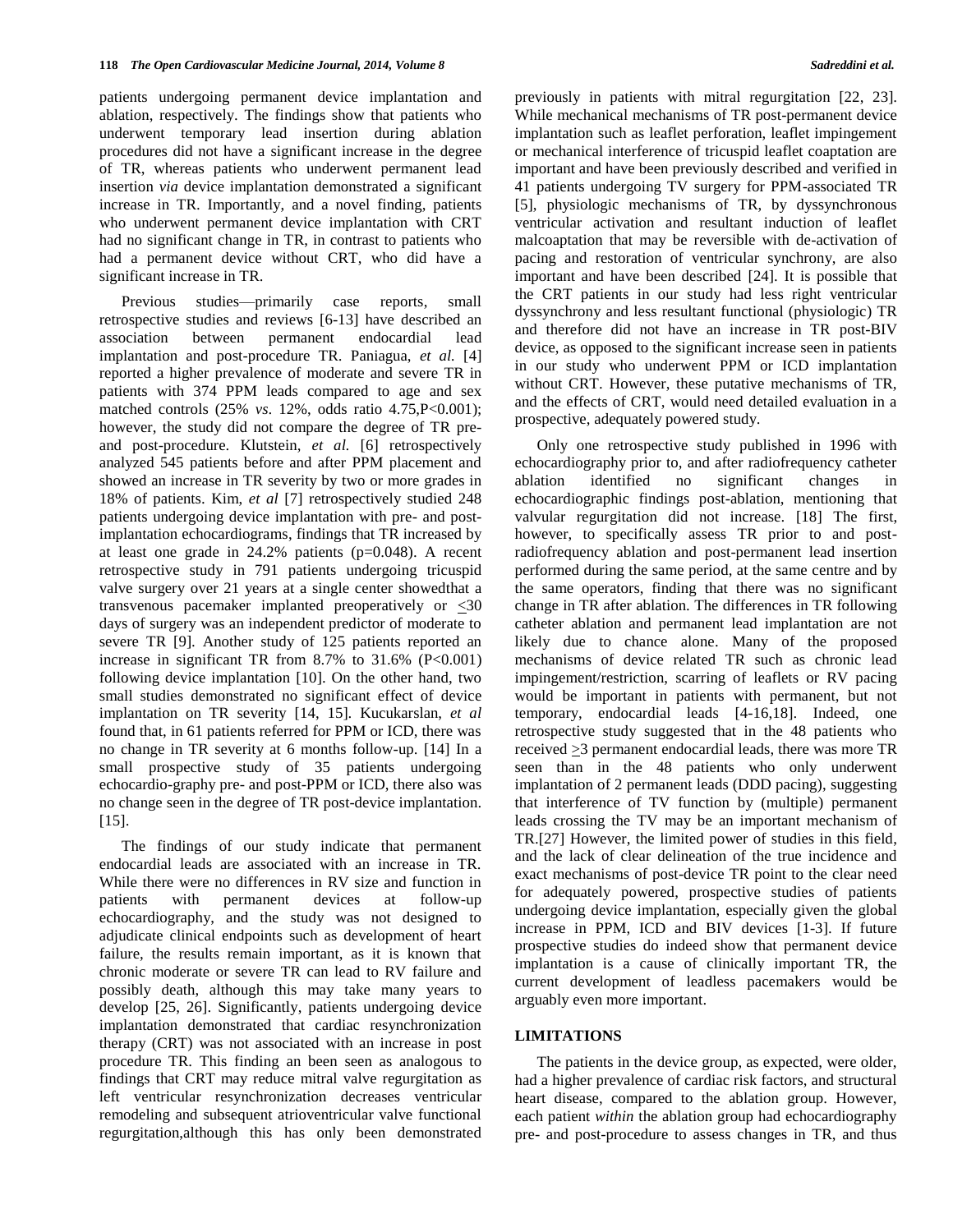only changes within the ablation groups were measured. Likewise, only patients *within* the device group were compared pre- and post-procedure for changes in TR. In this way, ablation and device patients were not directly compared for TR changes. Not all patients screened at our institution underwent pre- and post-procedure echocardiography, and thus not all patients undergoing procedures at our institution were included in the analysis. It may be argued, then, that patients were "selectively" sent for echocardiography. However, any putative selection bias would have affected patients undergoing *both* catheter ablation (temporary lead placement) and device implantation (permanent lead placement). Yet, we still found that increased TR grade following device implantation but not catheter ablation.In patients undergoing relatively "early" post-procedure echocardiography (mean of  $5.3 + 3.7$  months for both groups), the effects of device implantation on TR severity, and particularly RV size and function, may not yet be evident. An adequately powered, prospective study, with echocardiography pre- and post-device implantation, including longer term follow-up, is therefore needed, and would best address these issues.

#### **STUDY IMPLICATIONS**

 Permanent endocardial lead implantation in patients undergoing PPM, ICD and BIV devices—as opposed to radiofrequency ablation without permanent lead implantation—is associated with a significant increase in the degree of TR. However, patients who underwent device implantation with CRT did not demonstrate an increase in TR, suggesting that physiologic mechanisms of TR from ventricular dyssynchrony may have been mitigated in the CRT group. Given the increase in implantation of permanent endocardial leads worldwide, there is a need for a large prospective study to clearly define the incidence and mechanisms of device related TR, as this may have impact on clinical outcome of patients with implantable cardiac rhythm devices.

#### **CONFLICT OF INTEREST**

 The authors have no relevant conflict of interest to disclose.

## **AKNOWLEDGMENTS**

Declared none.

## **REFERENCES**

- [1] Mond HG, Proclemer A. The 11<sup>th</sup> world survey of cardiac pacing and implantable cardioverter-defibrillators: calendar year 2009- A World Society of Arrhythmia's project. Pacing Clin Electrophysiol 2011; 34: 1013-27.
- [2] Kurtz SM, Ochoa JA, Lau E, *et al*. Implantation trends and patient profiles for pacemakers and implantable cardioverter defibrillators in the United States: 1993-2006.Pacing Clin Electro physiol 2010; 33(6): 705-11.
- [3] Kremers MS, Hammill SC, Berul CI, *et al*. The National ICD Registry Report: version 2.1 including leads and pediatrics for years 2010 and 2011.Heart Rhythm 2013; 10: e59-65.
- 
- [4] Paniagua D, Aldrich HR, Lieberman EH, *et al*. Increased prevalence of significant tricuspid regurgitation in patients with transvenous pacemaker leads. Am J Cardiol 1998; 82: 1130-2.
- [5] Lin G, Nishimura RA, Connolly HM, *et al*. Severe symptomatic tricuspid valve regurgitation due to permanent pacemaker or implantable cardioverter-defibrillator leads. J Am Coll Cardiol 2005; 45: 1672-5.
- [6] Klutstein M, Balkin J, Butnaru A, *et al*. Tricuspid incompetence following permanent pacemaker implantation. Pacing Clin Electrophysiol 2009: 32(Suppl 1): S135-7.
- [7] Kim JB, Spevack DM, Tunick PA, *et al*. The effect of transvenous pacemaker and implantable cardioverter defibrillator lead placement on tricuspid valve function: an observational study. J Am Soc Echo cardiogr 2008; 21: 284-7.
- [8] Webster G, Margossian R, Alexander ME, *et al*. Impact of transvenous ventricular pacing leads on tricuspid regurgitation in pediatric and congenital heart disease patients. J Interv Card Electrophysiol 2008; 21: 65-68.
- [9] Mazine A, Bouchard D, Moss E, *et al*. Transvalvularpacemaker leads increase the recurrence of regurgitation after tricuspidvalve repair. Ann Thorac Surg 2013; 96: 816-22.
- [10] Alizadeh A, Sanati HR, Haji-Karimi M, *et al*. Induction and aggravation of atrioventricular valve regurgitation in the course of chronic right ventricular apical pacing. Europace 2011; 13: 1587- 90.
- [11] Chen TE, Wang CC, Chern MS, *et al*. Entrapment of permanent pacemaker lead as the cause of tricuspid regurgitation. Circ J 2007; 71: 1169-71.
- [12] Al-Bawardy R, Krishnaswamy A, Bhargava M, *et al*. Tricuspid regurgitation in patients with pacemakers and implantable cardiac defibrillators: a comprehensive review. Clin Cardiol 2013; 36: 249- 54.
- [13] Al-Mohaissen MA, Chan KL. Prevalence and mechanism of tricuspid regurgitation following implantation of endocardial leads fo pacemaker or cardioverter-defibrillator. J Am Soc Echocardiogr 2012; 25: 245-52.
- [14] Kucukarslan N, Kirilmaz A, Ulusoy E, *et al*. Tricuspid insufficiency does not increase early after permanent implantation of pacemaker leads. J Card Surg 2006; 21: 391-4.
- [15] Leibowitz DW, Rosenheck S, Pollak A, *et al*. Transvenous pacemaker leads do not worsen tricuspid regurgitation: a prospective echocardiographic study. Cardiology 2000; 93: 74-77.
- [16] [Spector P,](http://www.ncbi.nlm.nih.gov/pubmed?term=Spector%20P%5BAuthor%5D&cauthor=true&cauthor_uid=19699343) [Reynolds MR,](http://www.ncbi.nlm.nih.gov/pubmed?term=Reynolds%20MR%5BAuthor%5D&cauthor=true&cauthor_uid=19699343) [Calkins H,](http://www.ncbi.nlm.nih.gov/pubmed?term=Calkins%20H%5BAuthor%5D&cauthor=true&cauthor_uid=19699343) *et al*. Meta-analysis of ablation of atrial flutter and supraventricular tachycardia. Am J Cardiol 2009; 104: 671-7.
- [17] Terasawa T, Balk EM, Chung M, *et al*. Systematic review: comparative effectiveness of radiofrequency catheter ablation for atrial fibrillation. Ann Intern Med 2009; 151: 191-202.
- [18] Pires LA, Huang SK, Wagshal AB, *et al*. Clinical utility of routine transthoracic echocardiographic studies after uncomplicated radiofrequency catheter ablation: a prospective multicenter study. The Atakr Investigators group. Pacing Clin Electrophysiol 1996; 19: 1502-1507.
- [19] Lang RM, Bierig M, Devereux RB, *et al*. [Recommendations for](http://www.ncbi.nlm.nih.gov/pubmed/16376782)  [chamber quantification: a report from the American Society of](http://www.ncbi.nlm.nih.gov/pubmed/16376782)  [Echocardiography's Guidelines and Standards Committee and the](http://www.ncbi.nlm.nih.gov/pubmed/16376782)  [Chamber Quantification Writing Group. J](http://www.ncbi.nlm.nih.gov/pubmed/16376782) Am Soc Echocardiogr 2005; 18: 1440-63.
- [20] Zoghbi WA, Enriquez-Sarano M, Foster E, *et al*. Recommendations for evaluation of the severity of native valvular regurgitation with two-dimensional and doppler echocardiography. J Am Soc Echocardiogr 2003; 16: 777-802.
- [21] Fazio S, Carlomagno G. The importance of tricuspid regurgitation and right ventricular overload in ICD/CRT recipients: beside the left, beyond the left. Pacing Clin Electrophysiol 2011; 34: 1181-4.
- [22] Porciani MC, Macioce R, Demarchi G, *et al*. Effects of cardiac resynchronization therapy on the mechanisms underlying functional mitral regurgitation in congestive heart failure. Eur J Echocardiogr 2006; 7: 31-9.
- [23] Van Bommel RJ, Marsan NA, Delgado V, *et al*. Cardiac Resynchronization Therapy as a Therapeutic Option in Patients